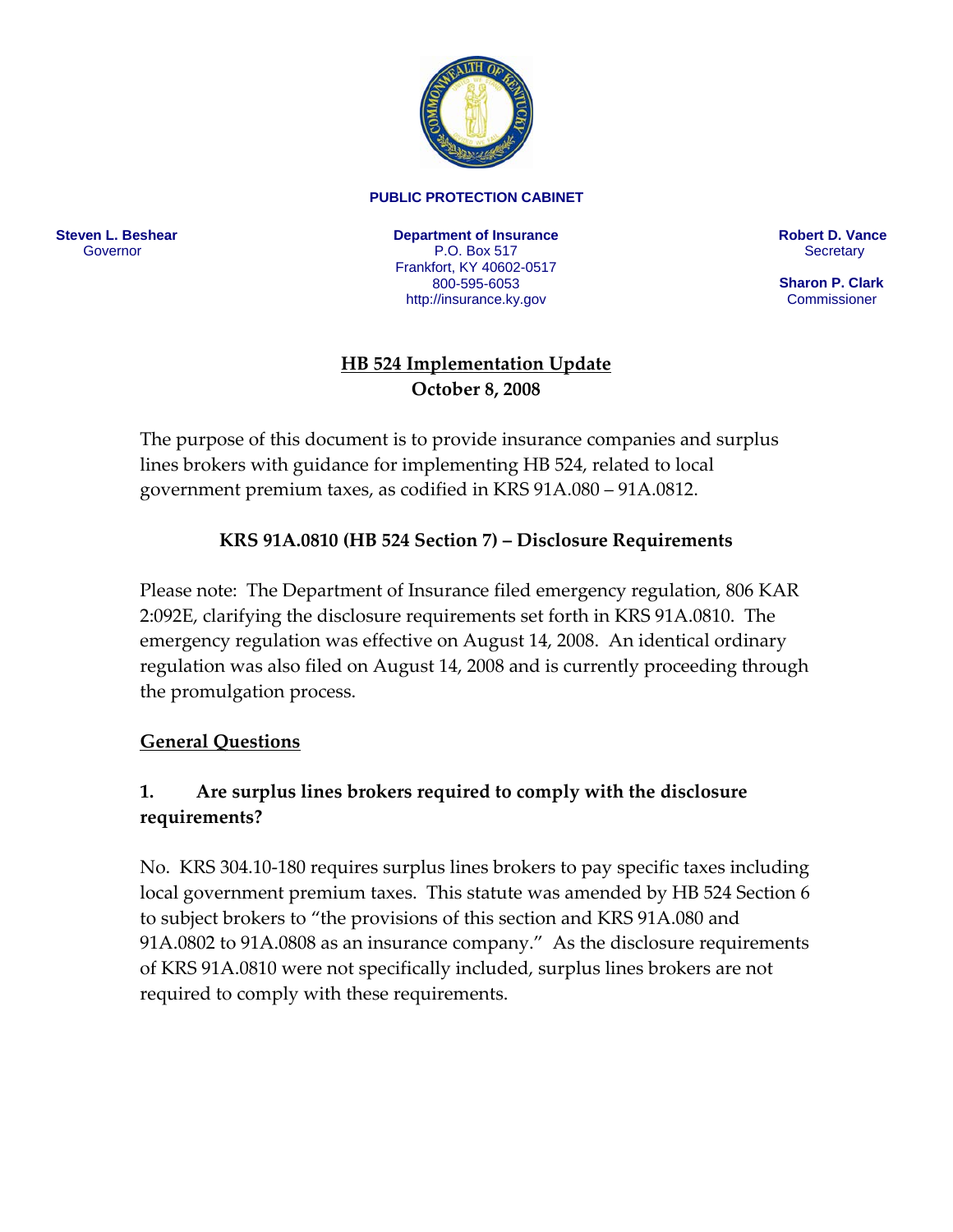# **One‐Time Notice**

# **1. Which "current policyholders" are required to receive a one‐time notice?**

806 KAR 2:092E Section 2(1) requires an insurance company to provide the one‐ time notice to each policyholder who had a policy in effect on July 15, 2008, even if they are no longer active policyholders. Insurers are not required to send a notice to policyholders who were first insured after July 15, 2008 or to policyholders who terminated policies prior to July 15, 2008.

# **2. If a policyholder is insured by more than one insurance company within a group of companies, can the parent company send one notice instead of each company sending multiple, identical notices?**

KRS 91A.0810(2) requires each insurance company to send the notice. However, 806 KAR 2:092E Section 2(2) allows an insurance company to send one notice to a policyholder who is insured under more than one policy with the same insurer. Therefore, the Department believes it would be acceptable for the parent company to issue one notice if that notices clearly identifies the names of all insurance companies within the group.

# **3. Can specific contact information be added to the notice language found in Section 2(1) of 806 KAR 2:092E?**

Yes, contact information may be added to the notice. However, the specific language of the notice cannot be amended.

# **4. If an insurer does not pass the tax along to the policyholder, does the one‐time notice need to be sent?**

Yes. KRS 91A.0810 does not include any exceptions to the notification requirement. Therefore, the notice is required to be sent to all policyholders who had a policy in effect on July 15, 2008. Please note that the language of the one‐ time notice, as set forth in 806 KAR 2:092E Section 2(1) is intended to provide transparency of the existence of the tax and does not specifically state that an insurance company has charged the tax to the policyholder.

However, the Department believes that this statute must be read in concert with KRS 91A.080(10), which lists specific lines of insurance that are not taxable.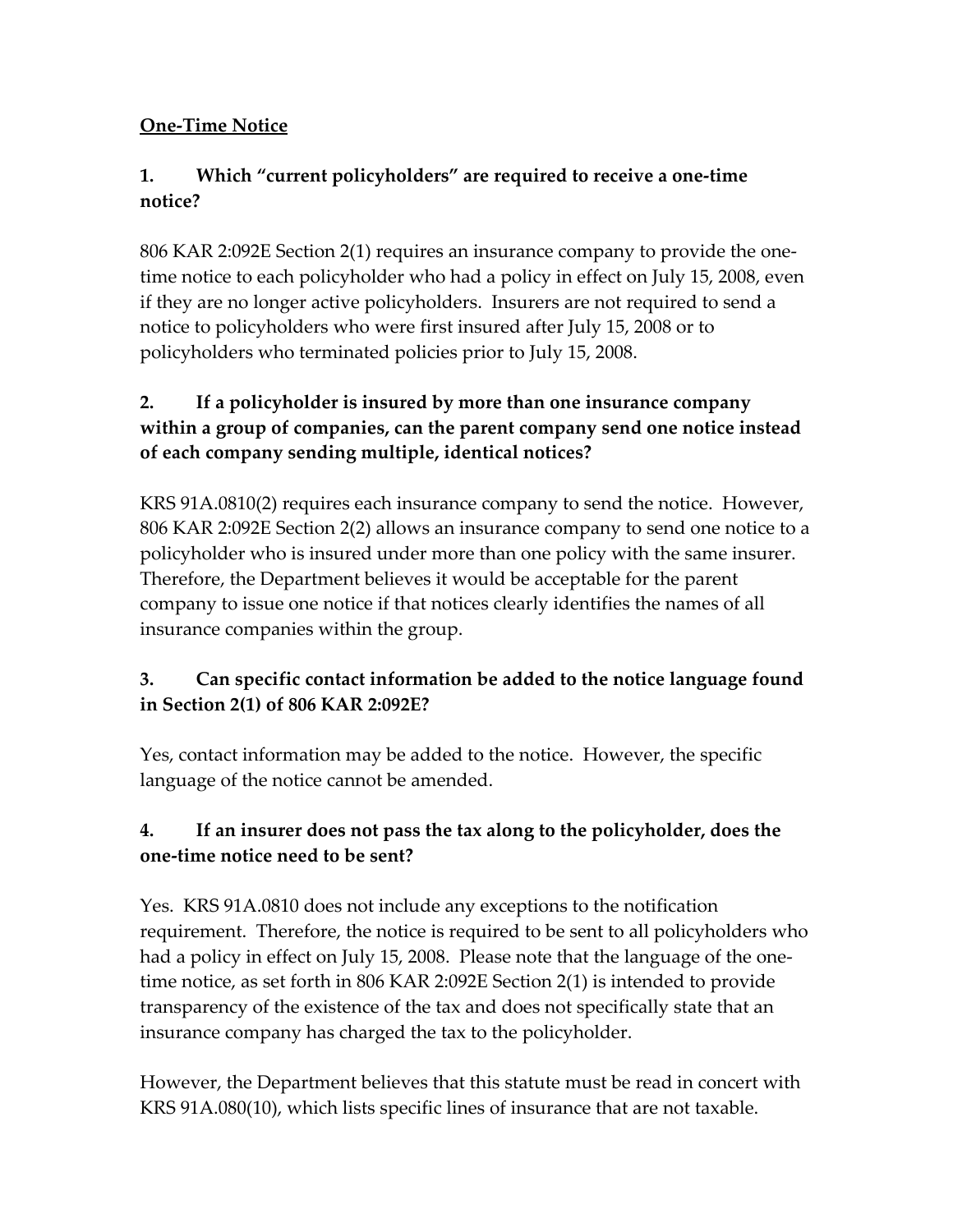Insurance companies do not need to provide a one‐time notice to policyholders whose policy relates to a non-taxable line.

## **5. Does the one‐time notice need to be filed with the Department for approval?**

No. Because the specific notice language that must be sent is provided in 806 KAR 2:092E Section 2(1), the language does not need to be filed with the Department for approval.

## **Future Disclosure**

#### **1. Does the future disclosure requirement in KRS 91A.0810((1) [HB 524 Section 7(1)] apply to policies for which the renewal notice is sent on or after December 31, 2008 or for policies that will renew on or after December 31, 2008?**

The requirement applies to policies for which the renewal notice is sent on or after December 31, 2008.

# **2. Does a new disclosure of the tax need to be made every time a change or amendment is made to the policy?**

KRS 91A.0810(1) and 806 KAR 2:092E Section 3 require an insurance company to itemize both the tax paid and the taxing jurisdiction on either the renewal certificate or the billing. The insurer may elect on which document it chooses to disclose the tax. If the billing document is chosen, the disclosure must be made any time for which premium or additional premium is charged to the policyholder. For a mid‐term change, the insurance company is only required to list taxing amounts and taxing jurisdictions that are impacted by the change. If the renewal document is chosen, the disclosure must be made at renewal, but is not required to be made for mid‐term policy changes.

## **3. Are insurance companies required to disclose the tax amount and taxing jurisdiction on new business issued on and after December 31, 2008 or does the disclosure requirement only apply to renewal business?**

The tax must be disclosed on new business and renewal business. The Department believes that the intent of KRS 91A.0810 is to ensure that, beginning